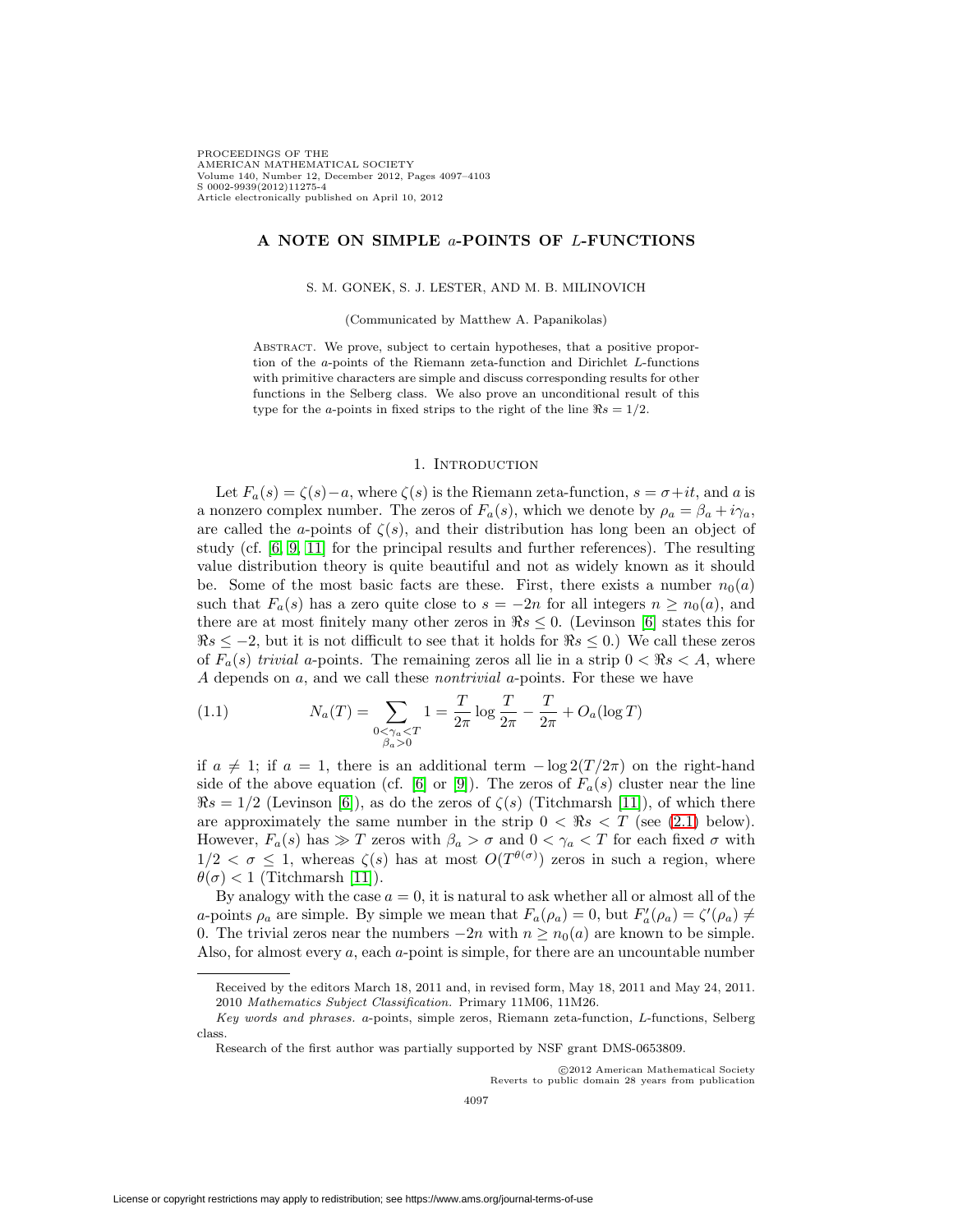of a's but only a countable number of zeros of  $\zeta'(s)$ . Garunkštis and Steuding [\[5\]](#page-5-1) have recently shown that for every a an infinite number of a-points are simple. On the other hand, for some a there certainly are multiple zeros of  $F_a(s)$ : if  $\zeta'(\rho') = 0$ and  $\zeta(\rho') = a$ , then  $\rho'$  is an a-point of order at least two.

The purpose of this paper is to investigate the density of simple a-points both to the left and right of the critical line  $\Re s = 1/2$ . Our methods also apply to the a-points of a number of other functions in the Selberg class [\[9\]](#page-6-0), such as Dirichlet L-functions with primitive characters, but we primarily focus on the Riemann zetafunction and later indicate the modifications necessary to handle other functions.

## 2. a-POINTS TO THE LEFT OF THE LINE  $\Re s = 1/2$

Analogously to  $N_a(T)$  in [\(1.1\)](#page-0-0), we define  $N(T)$  and  $N'(T)$  to be the number of complex zeros in the half-strip  $\sigma > 0, 0 < t < T$  of  $\zeta(s)$  and  $\zeta'(s)$ , respectively. Then (see [\[2,](#page-5-2) [7\]](#page-6-2))

<span id="page-1-0"></span>(2.1) 
$$
N(T) = \frac{T}{2\pi} \log \frac{T}{2\pi} - \frac{T}{2\pi} + O(\log T)
$$

and

<span id="page-1-2"></span>(2.2) 
$$
N'(T) = \frac{T}{2\pi} \log \frac{T}{4\pi} - \frac{T}{2\pi} + O(\log T).
$$

We also let  $N_a(\sigma_1, \sigma_2, T)$ ,  $N(\sigma_1, \sigma_2, T)$ , and  $N'(\sigma_1, \sigma_2, T)$  denote the number of a-points of  $\zeta(s)$ , zeros of  $\zeta(s)$ , and zeros of  $\zeta'(s)$ , respectively, with real part in  $(\sigma_1, \sigma_2)$  and imaginary part in  $(0, T)$ .

We first consider the question of simple  $a$ -points under the assumption that the Riemann Hypothesis is true. By a theorem of Speiser [\[10\]](#page-6-3), the Riemann Hypothesis implies that  $\zeta'(s)$  has no zeros in the strip  $0 < \sigma < 1/2$ . Furthermore, Selberg [\[9\]](#page-6-0) (see also Tsang  $[12]$ ) has shown that on the Riemann Hypothesis at least  $1/2$  of the nontrivial a-points lie to the left of  $\Re s = 1/2$ . It follows that these must all be simple. Thus, we easily have

<span id="page-1-4"></span>**Theorem 1.** Assume the Riemann Hypothesis. Then at least

$$
\left(\frac{1}{2}+o(1)\right)\frac{T}{2\pi}\log\frac{T}{2\pi}
$$

of the nontrivial a-points of  $\zeta(s)$  with ordinates in  $(0,T)$  are simple and lie to the left of the line  $\Re s = 1/2$ .

It was pointed out by Selberg that independently of the Riemann Hypothesis, one can show that if  $a = |a|e^{i\theta} \neq 0$  for almost all  $\theta \in [0, 2\pi)$ , then at least half the a-points lie to the left of  $\Re s = 1/2$ .

Next we estimate the number of simple a-points under another hypothesis. In [\[9\]](#page-6-0) Selberg says it is likely that for a given  $a \neq 0$ , three quarters of the a-points are to the left of the line  $\Re s = 1/2$  $\Re s = 1/2$  $\Re s = 1/2$  (see Tsang [\[12\]](#page-6-4) and Montgomery's review<sup>1</sup> of [\[6\]](#page-5-0)). We state this as

<span id="page-1-3"></span>**Conjecture 1** (Selberg's a-Point Conjecture). For all  $a \neq 0$  we have

$$
N_a(0, 1/2, T) = \left(\frac{3}{4} + o(1)\right) \frac{T}{2\pi} \log \frac{T}{2\pi}.
$$

<span id="page-1-1"></span><sup>1</sup>MathSciNet: M[R0406952 \(53#10737\)](http://www.ams.org/mathscinet-getitem?mr=0406952)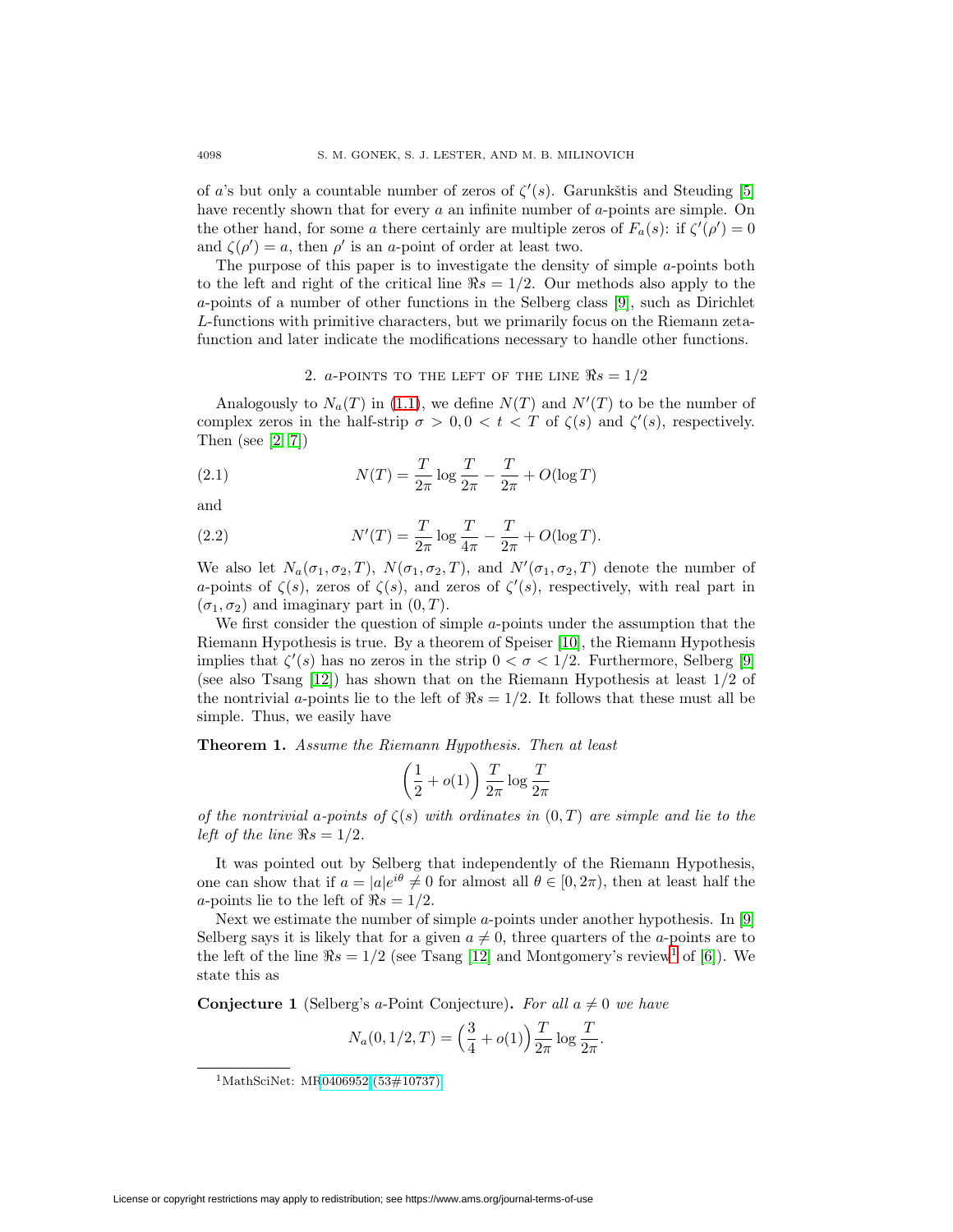To support the conjecture, Selberg notes that if the ratio of two complex numbers a and a' is negative, one can show that 3/4 of the zeros of  $(\zeta(s) - a)(\zeta(s) - a')$  lie to the left of  $\Re s = 1/2$  for almost all values of the argument of a.

Now let  $N^{(0)}(T)$  denote the number of zeros of  $\zeta(s)$  with real part equal to  $1/2$ and imaginary part in  $(0, T)$ , and set

<span id="page-2-0"></span>(2.3) 
$$
\theta = \liminf_{T \to \infty} \frac{N^{(0)}(T)}{N(T)}.
$$

Our next theorem asserts that if Selberg's a-Point Conjecture is true and enough zeros of  $\zeta(s)$  are on the line  $\Re s = 1/2$ , then a positive proportion of the *a*-points are still simple.

<span id="page-2-4"></span>**Theorem 2.** Assume Selberg's a-Point Conjecture and let  $\theta$  be as in [\(2.3\)](#page-2-0). Then at least

$$
\left(\theta - \frac{1}{4} + o(1)\right) \frac{T}{2\pi} \log \frac{T}{2\pi}
$$

of the nontrivial a-points of  $\zeta(s)$  with ordinates in  $(0,T)$  are simple and lie to the left of the line  $\Re s = 1/2$ .

Proof. Levinson and Montgomery [\[7\]](#page-6-2) have shown unconditionally that

<span id="page-2-1"></span>(2.4) 
$$
N'(0,1/2,T) = N(0,1/2,T) + O(\log T).
$$

By the functional equation for  $\zeta(s)$ , the nontrivial zeros of  $\zeta(s)$  are symmetric about the line  $\Re s = 1/2$ . Thus, at most  $(1-\theta)/2$  of these zeros lie to the left of  $\Re s = 1/2$ , and at most  $(1 - \theta)/2$  lie to the right of it. By  $(2.1)$ ,  $(2.2)$ , and  $(2.4)$ , it therefore follows that

<span id="page-2-3"></span>(2.5) 
$$
N'(0, 1/2, T) \le \left(\frac{1-\theta}{2} + o(1)\right) \frac{T}{2\pi} \log \frac{T}{2\pi}.
$$

For  $z \in \mathbb{C}$ , let  $m_a(z) = 0$  if z is not an a-point of  $\zeta(s)$ ; if z is an a-point, let  $m_a(z)$  denote its multiplicity as an a-point. Similarly, let  $m'(z) = 0$  if z is not a zero of  $\zeta'(s)$ , and, if it is, let  $m'(z)$  denote its multiplicity. Then when  $z = \rho_a$  is an a-point, we clearly have  $m'(\rho_a) = m_a(\rho_a) - 1$ . Let  $\mathcal{R}(T)$  denote the rectangular region  $(0, 1/2) \times (0, T) \subset \mathbb{C}$ . Then

<span id="page-2-2"></span>
$$
\sum_{\substack{\rho_a \in \mathcal{R}(T) \\ m_a(\rho_a) \ge 2}} m_a(\rho_a) = \sum_{\substack{\rho_a \in \mathcal{R}(T) \\ m'(\rho_a) \ge 1}} (m'(\rho_a) + 1)
$$
\n
$$
\le 2 \sum_{\substack{\rho_a \in \mathcal{R}(T) \\ m'(\rho_a) \ge 1}} m'(\rho_a)
$$
\n
$$
\le 2 \sum_{\substack{\rho_a \in \mathcal{R}(T) \\ m'(\rho') \ge 1}} m'(\rho') = 2N'(0, 1/2, T).
$$

Here and below our sums are over *distinct* a-points  $\rho_a$  and zeros  $\rho'$  if  $\zeta'(s)$ . We also have

$$
N_a(0,1/2,T) = \sum_{\substack{\rho_a \in \mathcal{R}(T) \\ m_a(\rho_a)=1}} 1 + \sum_{\substack{\rho_a \in \mathcal{R}(T) \\ m_a(\rho_a) \ge 2}} m_a(\rho_a).
$$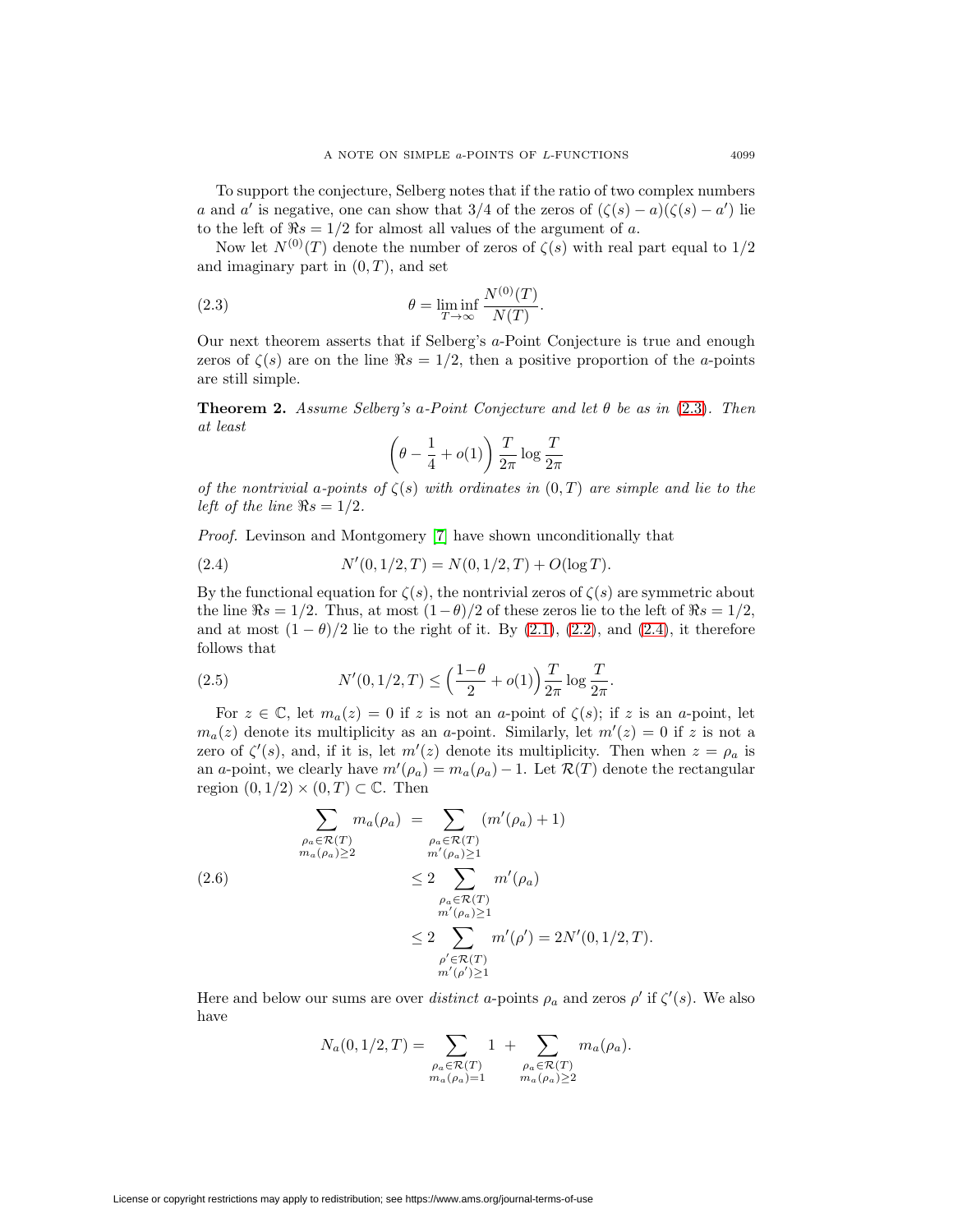Combining this with [\(2.6\)](#page-2-2), we find that the number of simple a-points in  $\mathcal{R}(T)$ satisfies

(2.7) 
$$
\sum_{\substack{\rho_a \in \mathcal{R}(T) \\ m_a(\rho_a) = 1}} 1 \ge N_a(0, 1/2, T) - 2N'(0, 1/2, T).
$$

Thus, by [\(2.5\)](#page-2-3) and Conjecture [1](#page-1-3) we have

$$
\sum_{\substack{\rho_a \in \mathcal{R}(T) \\ m_a(\rho_a) = 1}} 1 \ge \Big( \frac{3}{4} - (1 - \theta) + o(1) \Big) \frac{T}{2\pi} \log \frac{T}{2\pi} = \Big( \theta - \frac{1}{4} + o(1) \Big) \frac{T}{2\pi} \log \frac{T}{2\pi}.
$$

 $\Box$ 

This completes the proof of the theorem.

Bui *et al.* [\[4\]](#page-5-3) have recently shown that  $\theta \geq .4105$ . Using this in Theorem [2,](#page-2-4) we obtain

**Corollary 1.** Assume Selberg's a-Point Conjecture. Then at least

$$
\left(\frac{4}{25}+o(1)\right)\frac{T}{2\pi}\log\frac{T}{2\pi}
$$

of the nontrivial a-points of  $\zeta(s)$  with ordinates in  $(0,T)$  are simple and lie to the left of the line  $\Re s = 1/2$ .

We state the case  $\theta = 1$  of Theorem [2](#page-2-4) separately as

<span id="page-3-0"></span>**Corollary 2.** Assume Selberg's a-Point Conjecture and that 100 percent of the zeros of  $\zeta(s)$  lie on the line  $\Re s = 1/2$ . Then at least

$$
\left(\frac{3}{4}+o(1)\right)\frac{T}{2\pi}\log\frac{T}{2\pi}
$$

of the nontrivial a-points of  $\zeta(s)$  with ordinates in  $(0,T)$  are simple and lie to the left of the line  $\Re s = 1/2$ .

In particular, the conclusion of Corollary [2](#page-3-0) holds under the assumption of Selberg's a-Point Conjecture and the Riemann Hypothesis.

Our arguments extend to Dirichlet L-functions with a fixed primitive character  $\chi$  as well. To see this we note the following:

- (i)  $L(s, \chi)$  and  $F_a(s, \chi) = L(s, \chi) a$  both have  $\sim (T/2\pi) \log T/2\pi$  nontrivial zeros with real part greater than 0 and imaginary part in  $(0, T)$ .
- (ii) Levinson and Montgomery's result that  $\zeta(s)$  and  $\zeta'(s)$  have the same number of zeros to within  $O(\log T)$  in the rectangular region  $\mathcal{R}(T)$  holds for  $L(s, \chi)$  and  $L'(s, \chi)$  (see Powell [\[8\]](#page-6-5)).
- (iii) Selberg's result that at least  $1/2$  of the a-points of the zeta-function lie to the left of the line  $\Re s = 1/2$  is true for  $L(s, \chi)$  as well, provided the Riemann Hypothesis is true for  $L(s, \chi)$  (see Selberg [\[9\]](#page-6-0)).
- (iv) Selberg actually asserts the a-Point Conjecture for every primitive function in the Selberg class, so in particular for  $L(s, \chi)$ .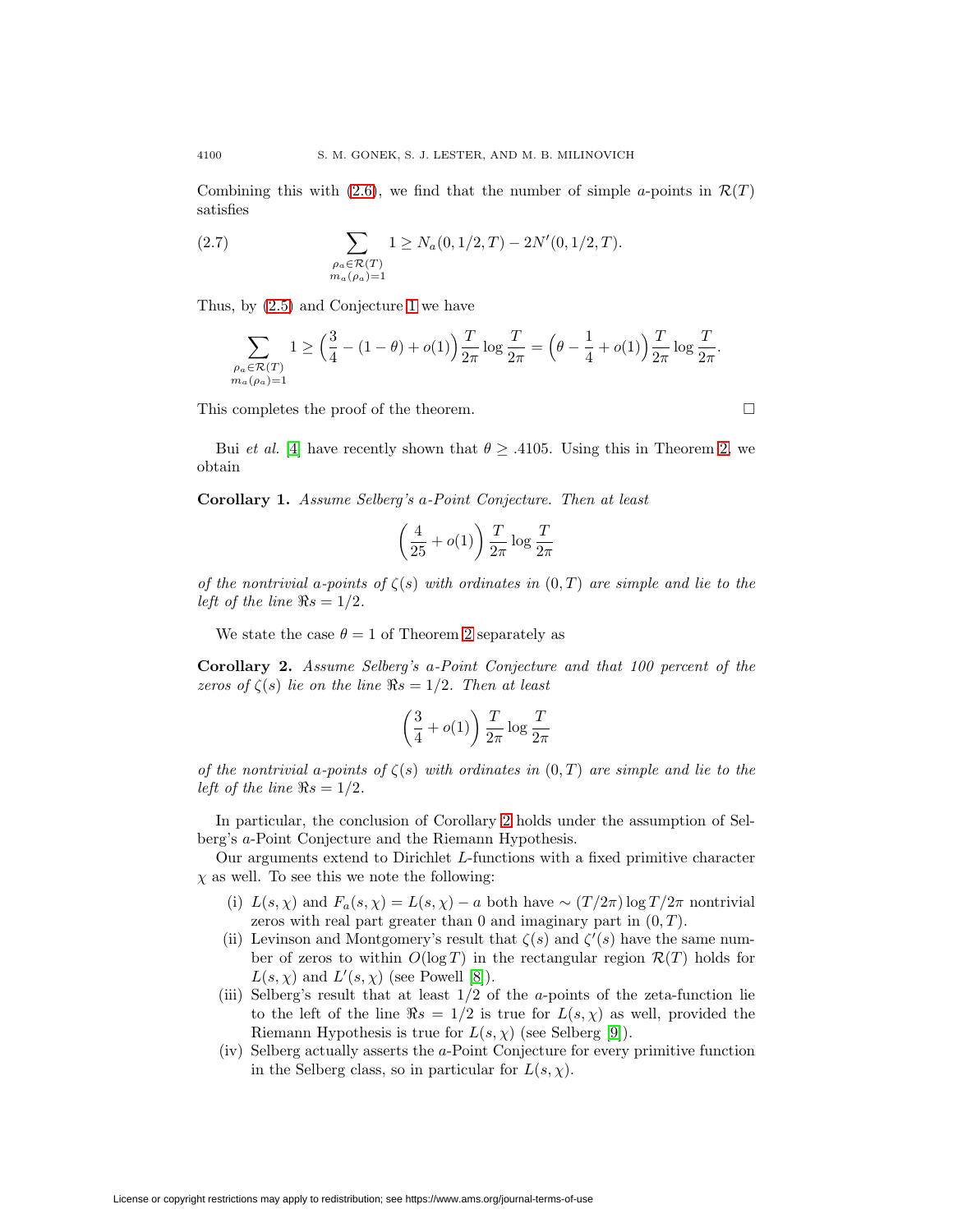It follows from  $(i)$ – $(iv)$  that the analogues of Theorems [1](#page-1-4) and [2](#page-2-4) are true for any Dirichlet L-function  $L(s, \chi)$  with a primitive character  $\chi$ . We state this as

<span id="page-4-0"></span>**Theorem 3.** Let  $L(s, \chi)$  denote a Dirichlet L-function with a primitive character  $\chi$ . If the Riemann Hypothesis is true for  $L(s, \chi)$ , then at least

$$
\left(\frac{1}{2}+o(1)\right)\frac{T}{2\pi}\log\frac{T}{2\pi}
$$

of the nontrivial a-points of  $L(s, \chi)$  with ordinates in  $(0, T)$  are simple and lie to the left of the line  $\Re s = 1/2$ . If instead of the Riemann Hypothesis we assume that Selberg's a-Point Conjecture holds for  $L(s, \chi)$ , and if  $\theta_{\chi}$  is the analogue for  $L(s, \chi)$ of  $\theta$  (cf. [\(2.3\)](#page-2-0)), then at least

$$
\left(\theta_\chi-\frac{1}{4}+o(1)\right)\frac{T}{2\pi}\log\frac{T}{2\pi}
$$

of the nontrivial a-points of  $L(s, \chi)$  with ordinates in  $(0, T)$  are simple and lie to the left of the line  $\Re s = 1/2$ .

Bauer [\[1\]](#page-5-4) has shown that  $\theta_{\chi} \geq .365815$  for primitive Dirichlet L-functions. Using this in the second part of Theorem [3,](#page-4-0) we obtain

**Corollary 3.** Assume Selberg's a-Point Conjecture holds for a Dirichlet L-function  $L(s, \chi)$  with  $\chi$  a primitive character. Then at least

$$
\big(.1158+o(1)\big)\frac{T}{2\pi}\log\frac{T}{2\pi}
$$

of the nontrivial a-points of  $L(s, \chi)$  with ordinates in  $(0, T)$  are simple and lie to the left of the line  $\Re s = 1/2$ .

Of course, the result corresponding to Corollary [2](#page-3-0) holds for  $L(s, \chi)$  as well.

Analogues of (i) and (iii) above are known for all functions in the Selberg class. We have not found the analogue of (ii) for the Selberg class in the literature, but it is likely that it can be proved by making minor modifications to the argument of Levinson and Montgomery in [\[7\]](#page-6-2). If that is the case and the Riemann Hypothesis is true for the functions of the Selberg class, then at least  $1/2$  of their a-points are simple. Furthermore, if the analogue of Selberg's a-Point Conjecture also holds, then  $3/4$  of the *a*-points are simple.

# 3. a-POINTS TO THE RIGHT OF THE LINE  $\Re s = 1/2$

Let  $\sigma_1$  and  $\sigma_2$  be fixed with  $1/2 < \sigma_1 < \sigma_2 < 1$ , and recall that  $N_a(\sigma_1, \sigma_2, T)$ is the number of a-points of  $\zeta(s)$  in the rectangular region  $(\sigma_1, \sigma_2) \times (0, T)$ . Then there is a positive constant  $C_a(\sigma_1, \sigma_2)$  such that

$$
N_a(\sigma_1, \sigma_2, T) \sim C_a(\sigma_1, \sigma_2)T
$$

(see Borchsenius and Jessen [\[3\]](#page-5-5), Theorem 14). Thus a natural question is whether a positive proportion of these a-points are simple. In this section we show unconditionally that this is indeed the case. The proof uses Voronin's universality theorem for the Riemann zeta-function [\[13\]](#page-6-6).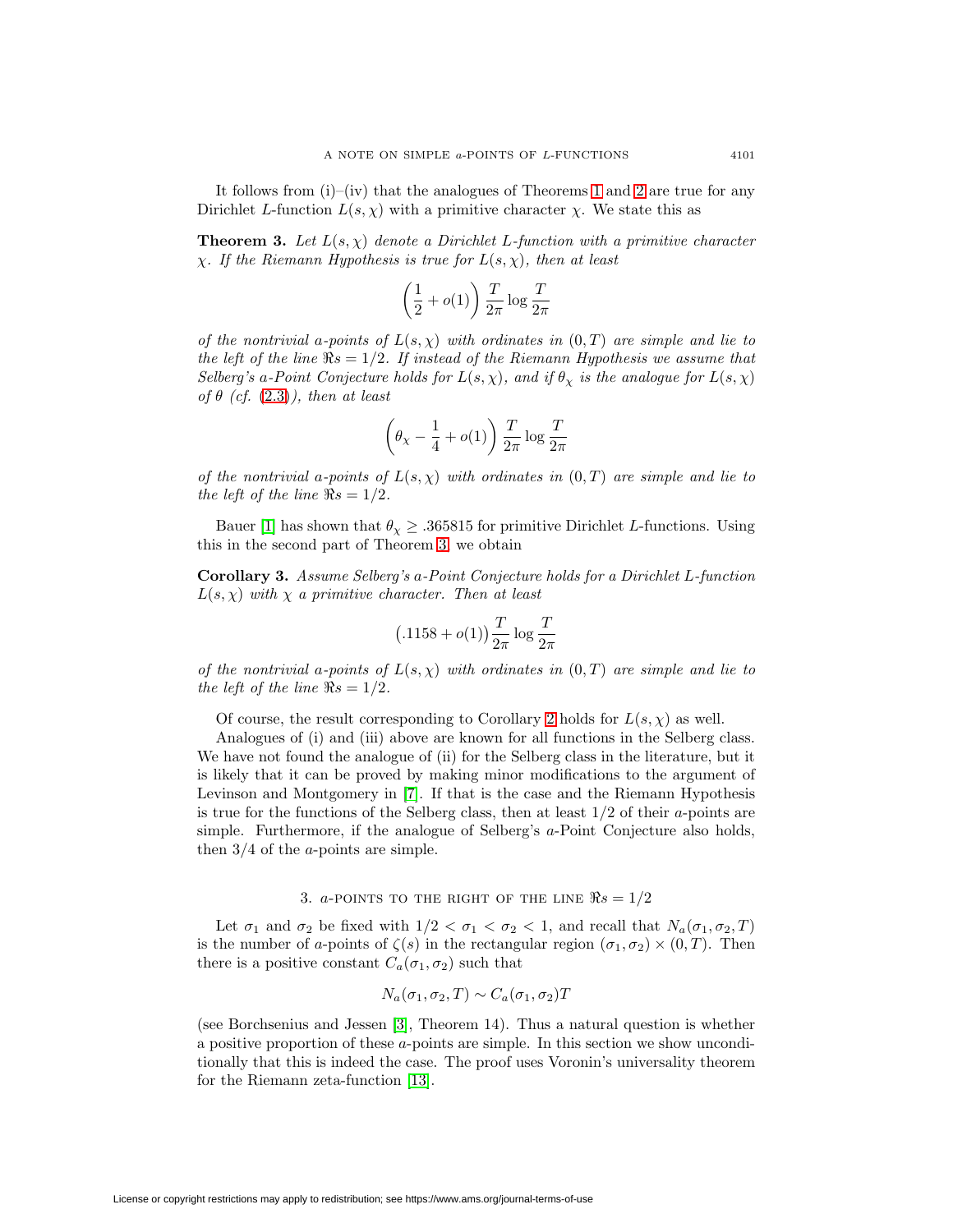**Theorem 4.** Let  $1/2 < \sigma_1 < \sigma_2 < 1$  with  $\sigma_1, \sigma_2$  fixed, and let  $a \neq 0$ . Then there is a positive constant  $c_a(\sigma_1, \sigma_2)$  such that at least  $c_a(\sigma_1, \sigma_2)$  T of the a-points of  $\zeta(s)$ in the region  $(\sigma_1, \sigma_2) \times (0, T)$  are simple.

*Proof.* Set  $s_0 = (\sigma_1 + \sigma_2)/2$ , let  $0 < R < (\sigma_2 - \sigma_1)/2 < 1/4$ , and let  $D_R$  be the closed disc of radius R centered at  $s_0$ . Consider the function

$$
f(s) = a + \frac{|a|}{2}(s - s_0)
$$

on  $D_R$ . By Voronin's universality theorem (see [\[13\]](#page-6-6)), for any  $\epsilon > 0$  there is a sequence  ${\lbrace \tau_n \rbrace}_{n=1}^{\infty}$  such that the discs  $D_R + i\tau_n$  are nonoverlapping,

$$
|\{\tau_n: 0 < \tau_n \le T\}| \gg T,
$$

and

$$
\max_{s \in \partial D_R} |\zeta(s + i\tau_n) - f(s)| < \epsilon
$$

for all n. By our choice of  $f(s)$  we also have

$$
\min_{s \in \partial D_R} |f(s) - a| = \frac{|a|R}{2}.
$$

Taking  $\epsilon = |a|R^2/100$ , we see that  $\epsilon < |a|R/2$ , since  $R < 1/4$ . Thus, by Rouché's Theorem,  $\zeta(s + i\tau_n) - a$  and  $f(s) - a$  have the same number of zeros inside  $D_R$  for each n, namely one counting multiplicities. It follows that the zero of  $\zeta(s+i\tau_n)-a$ is a simple a-point of  $\zeta(s)$ . Therefore, there are  $\gg T$  simple a-points of  $\zeta(s)$  in  $(\sigma_1, \sigma_2) \times (0, T)$ . This completes the proof.  $\square$ 

Analogues of Voronin's Universality Theorem are known to hold for many functions in the Selberg class and, in particular, for Dirichlet L-functions. The above proof therefore extends to them.

Our theorems leave open the question of the simplicity of a-points on or slightly to the right of the line  $\Re s = 1/2$ . It is not difficult to show that if  $\zeta'(\frac{1}{2} + it_0) = 0$ , then  $\zeta(\frac{1}{2} + it_0) = 0$ . Hence, every a-point of  $\zeta(s)$  on the line  $\Re s = 1/2$  is simple. However, as Selberg suggests (see [\[9\]](#page-6-0), p. 58, footnote 10), there are probably only finitely many such  $a$ -points. This together with Selberg's  $a$ -Point Conjecture implies that  $(1/4 + o(1))(T/(2\pi)) \log T/(2\pi)$  of the a-points of  $\zeta(s)$  lie to the right of  $\Re s = 1/2$ . We conjecture that almost all of these are simple too. It would be interesting if one could show that a positive proportion of them are.

### **REFERENCES**

- <span id="page-5-4"></span>1. P. J. Bauer, Zeros of Dirichlet L-series on the critical line, Acta Arith. **93** (2000), 37–52. M[R1760087 \(2001h:11113\)](http://www.ams.org/mathscinet-getitem?mr=1760087)
- <span id="page-5-2"></span>2. B. C. Berndt, *The number of zeros for*  $\zeta^{(k)}(s)$ , J. London Math. Soc. (2) **2** (1970), 577–580. M[R0266874 \(42:1776\)](http://www.ams.org/mathscinet-getitem?mr=0266874)
- <span id="page-5-5"></span>3. V. Borchsenius and B. Jessen, Mean motions and values of the Riemann zeta function, Acta Math. **80** (1948), 97–166. M[R0027796 \(10:356b\)](http://www.ams.org/mathscinet-getitem?mr=0027796)
- <span id="page-5-3"></span>4. H. M. Bui, J. B. Conrey, and M. P. Young, More than 41% of the zeros of the zeta function are on the critical line, to appear in Acta Arith. Available on the arXiv at http://arxiv.org/pdf/1002.4127v2.
- <span id="page-5-1"></span>5. R. Garunkštis and J. Steuding, On the roots of the equation  $\zeta(s) = a$ , preprint. Available on the arXiv at http://arxiv.org/abs/1011.5339v1.
- <span id="page-5-0"></span>6. N. Levinson, Almost all roots of  $\zeta(s) = a$  are arbitrarily close to  $\sigma = 1/2$ , Proc. Nat. Acad. Sci. USA **72** (1975), 1322–1324. M[R0406952 \(53:10737\)](http://www.ams.org/mathscinet-getitem?mr=0406952)